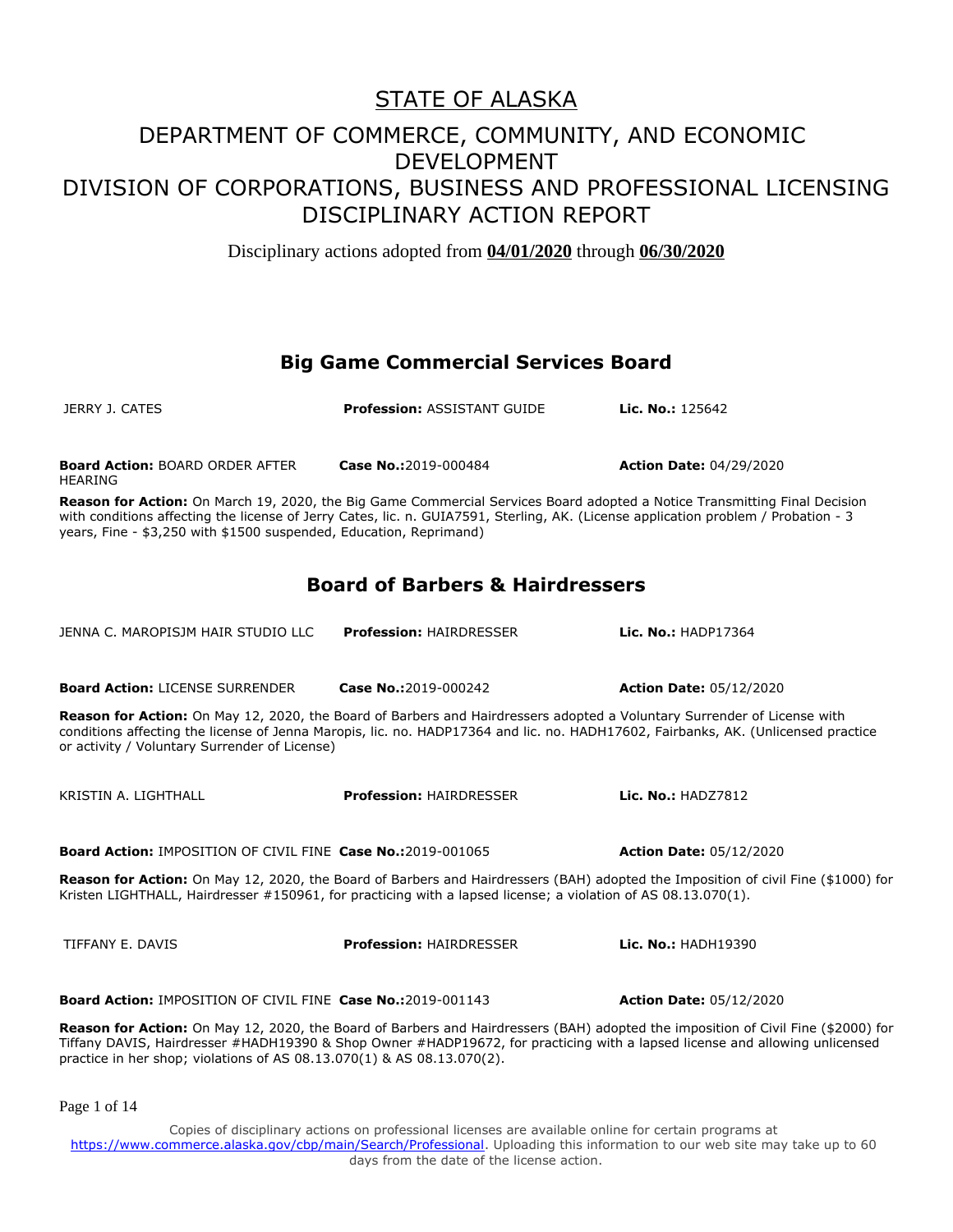Disciplinary actions adopted from **04/01/2020** through **06/30/2020**

| LIZA YOUNG                                                                                                                                                                                                                                                                                                                                                                                                                                                                                          | <b>Profession: SHOP OWNER</b> | <b>Lic. No.:</b> $143180$      |
|-----------------------------------------------------------------------------------------------------------------------------------------------------------------------------------------------------------------------------------------------------------------------------------------------------------------------------------------------------------------------------------------------------------------------------------------------------------------------------------------------------|-------------------------------|--------------------------------|
| <b>Board Action: CONSENT AGREEMENT</b>                                                                                                                                                                                                                                                                                                                                                                                                                                                              | Case No.: 2019-000031         | <b>Action Date: 05/12/2020</b> |
| <b>Reason for Action:</b> On May 12, 2020, the Board of Barbers and Hairdressers (BAH) adopted the Consent Agreement signed by<br>Respondent, Liza YOUNG (Esthetician #145655, Student #143180, and Shop Owner #149888); conditions include a 2-year<br>Probation, a \$5000 (with \$\$2000 suspended), and a Reprimand for practicing without a valid license(s), allowing unlicensed practice<br>in her shop, and operating in an unlicensed shop; violations of AS $08.13.070(1)$ , (2), and (5). |                               |                                |
| JENNA C. MAROPISJM HAIR STUDIO LLC                                                                                                                                                                                                                                                                                                                                                                                                                                                                  | <b>Profession: SHOP OWNER</b> | Lic. No.: $HADP17364$          |

**Board Action:** LICENSE SURRENDER **Case No.:**2018-000570 **Action Date:** 05/12/2020

**Reason for Action:** On May 12, 2020, the Board of Barbers and Hairdressers adopted a Voluntary Surrender of License with conditions affecting the license of Jenna Maropis, lic. no. HADP17364 and lic. no. HADH17602, Fairbanks, AK. (Unlicensed practice or activity / Voluntary Surrender of License)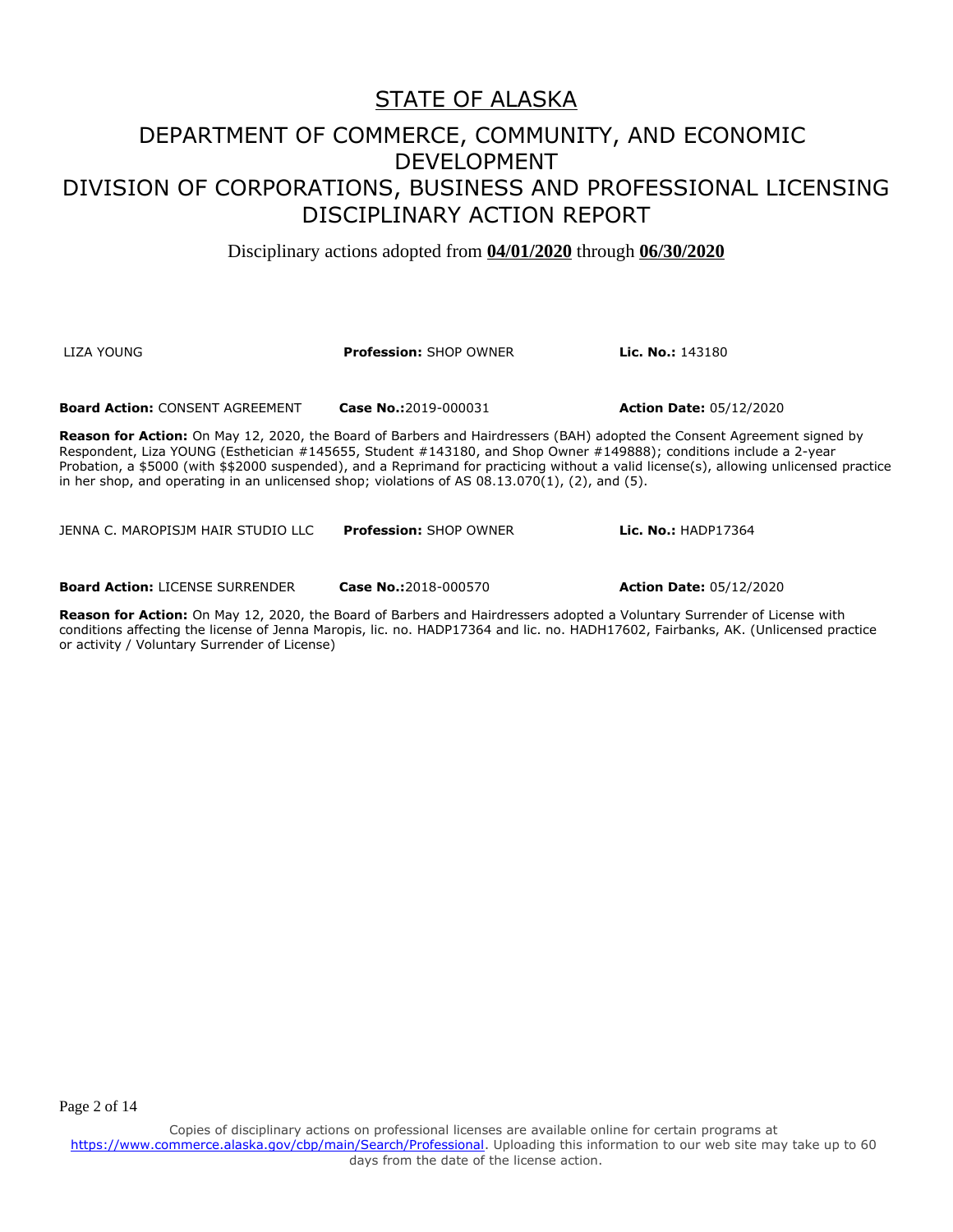Disciplinary actions adopted from **04/01/2020** through **06/30/2020**

#### **Board of Dental Examiners**

| BARRY J. ULDRIKSON,                    | <b>Profession: DENTIST</b> | <b>Lic. No.: 147785</b>        |
|----------------------------------------|----------------------------|--------------------------------|
| <b>Board Action: CONSENT AGREEMENT</b> | Case No.:2020-000298       | <b>Action Date: 05/05/2020</b> |

**Reason for Action:** On May 5, 2020, the Alaska Board of Dental Examiners adopted the Consent Agreement pertaining to Dr. Barry Uldrikson, license number 147785, based upon the falsification of his Alaska Dental license application which is a violation of Alaska Statute 08.36.315(1). Terms and conditions of the Consent Agreement include civil fine of \$2000 and a public reprimand.

MATTHEW RICHARDS **Profession:** DENTIST **Lic. No.:** DEND1303 **Board Action:** CONSENT AGREEMENT **Case No.:**2020-000024 **Action Date:** 05/05/2020

**Reason for Action:** On May 5, 2020, the Alaska Board of Dental Examiners (Board) adopted a Consent Agreement pertaining to respondent, Dr. Matthew Richards' dental license number DEND1303, for violations of AS 08.36.315(1), 08.36.315(8)(B) and AS 08.28.905. Dr. Richards failed to report his substance abuse issues on his Alaska Dental license renewal application. The Board ordered Dr. Richards' dental license to be placed on a 5-year probation to address substance abuse and issued a public reprimand for failure to disclose the substance abuse to the Board.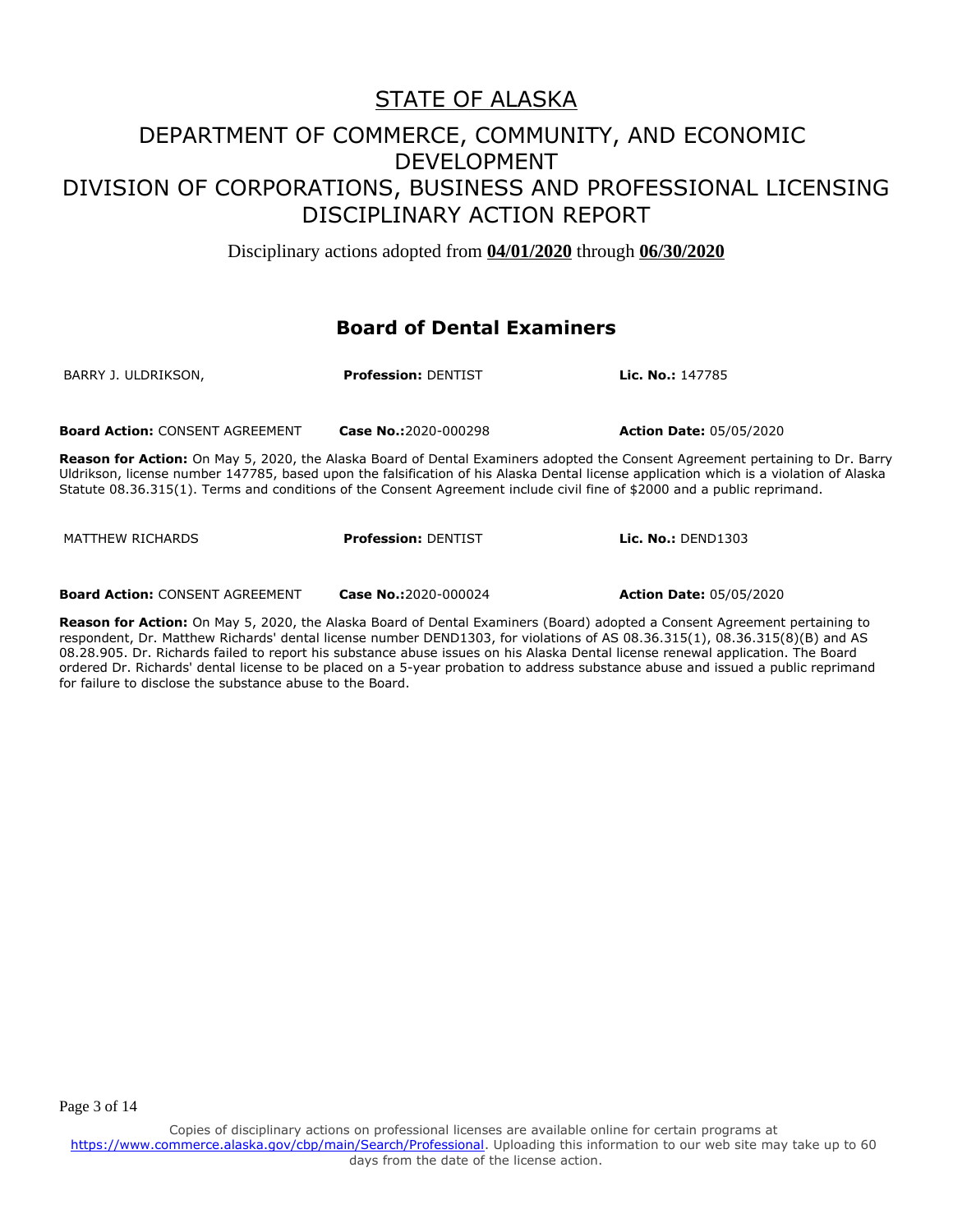Disciplinary actions adopted from **04/01/2020** through **06/30/2020**

#### **Board of Massage Therapists**

| OPAL SIDON                             | <b>Profession: MASSAGE THERAPIST</b>                                                                                              | Lic. No.: 111430                                                                                                                   |
|----------------------------------------|-----------------------------------------------------------------------------------------------------------------------------------|------------------------------------------------------------------------------------------------------------------------------------|
| <b>Board Action: LICENSE SURRENDER</b> | Case No.:2019-001410                                                                                                              | <b>Action Date: 06/19/2020</b>                                                                                                     |
| AS 08.61.070.                          | <b>Reason for Action:</b> On June 19, 2020, the Alaska Board of Massage Therapists adopted the voluntary Surrender of License for | Respondent Opal Lee Sidon, license number 111430, for practicing massage therapy in Alaska without a valid license, a violation of |
| NANCY B. DINIUS.                       | <b>Profession: MASSAGE THERAPIST</b>                                                                                              | Lic. No.: 107365                                                                                                                   |
| <b>Board Action: LICENSE SURRENDER</b> | Case No.:2019-001262                                                                                                              | <b>Action Date: 06/19/2020</b>                                                                                                     |
|                                        |                                                                                                                                   |                                                                                                                                    |

**Reason for Action:** On June 19, 2020, the Alaska Board of Massage Therapists adopted the voluntary Surrender of License for Respondent Nancy DINIUS, license number 107365, for practicing massage therapy in Alaska without a valid license, a violation of AS 08.61.070.

#### **Board of Nursing**

| SANDRA BERLIN                                              | <b>Profession: CERTIFIED NURSE AIDE</b>                                                                                   | Lic. No.: $115367$                                                                                                              |
|------------------------------------------------------------|---------------------------------------------------------------------------------------------------------------------------|---------------------------------------------------------------------------------------------------------------------------------|
| <b>Board Action: LICENSE SURRENDER</b>                     | Case No.:2019-000143                                                                                                      | <b>Action Date: 05/07/2020</b>                                                                                                  |
| 08.68.334(4), AS 08.68.334(5)(a), and 12 AAC 44.870(b)(7). | Certified Nurse Aide (CNA) license number 115367 due to inappropriate physical contact with a resident and pursuant to AS | Reason for Action: On May 7, 2020, the Alaska Board of Nursing (Board) adopted a Voluntary Surrender of License for Ms. Berlin, |
| MERRI B. DIAS                                              | <b>Profession: LICENSED PRACTICAL</b><br><b>NURSE</b>                                                                     | Lic. No.: NURP2694                                                                                                              |
| <b>Board Action: CONSENT AGREEMENT</b>                     | Case No.:2019-000733                                                                                                      | <b>Action Date: 05/07/2020</b>                                                                                                  |

**Reason for Action:** On May 7, 2020, the Alaska Board of Nursing (Board) adopted a Consent Agreement for Ms. Dias, Licensed Practical Nurse (LPN) license number NURP2694. The consent agreement includes a 1 year suspension (1yr stayed), 2 years of probation, 15.4 hours of continuing education, quarterly self-reports, and a public reprimand pursuant to AS 08.68.270(7) and 12 AAC 44.770(1).

Page 4 of 14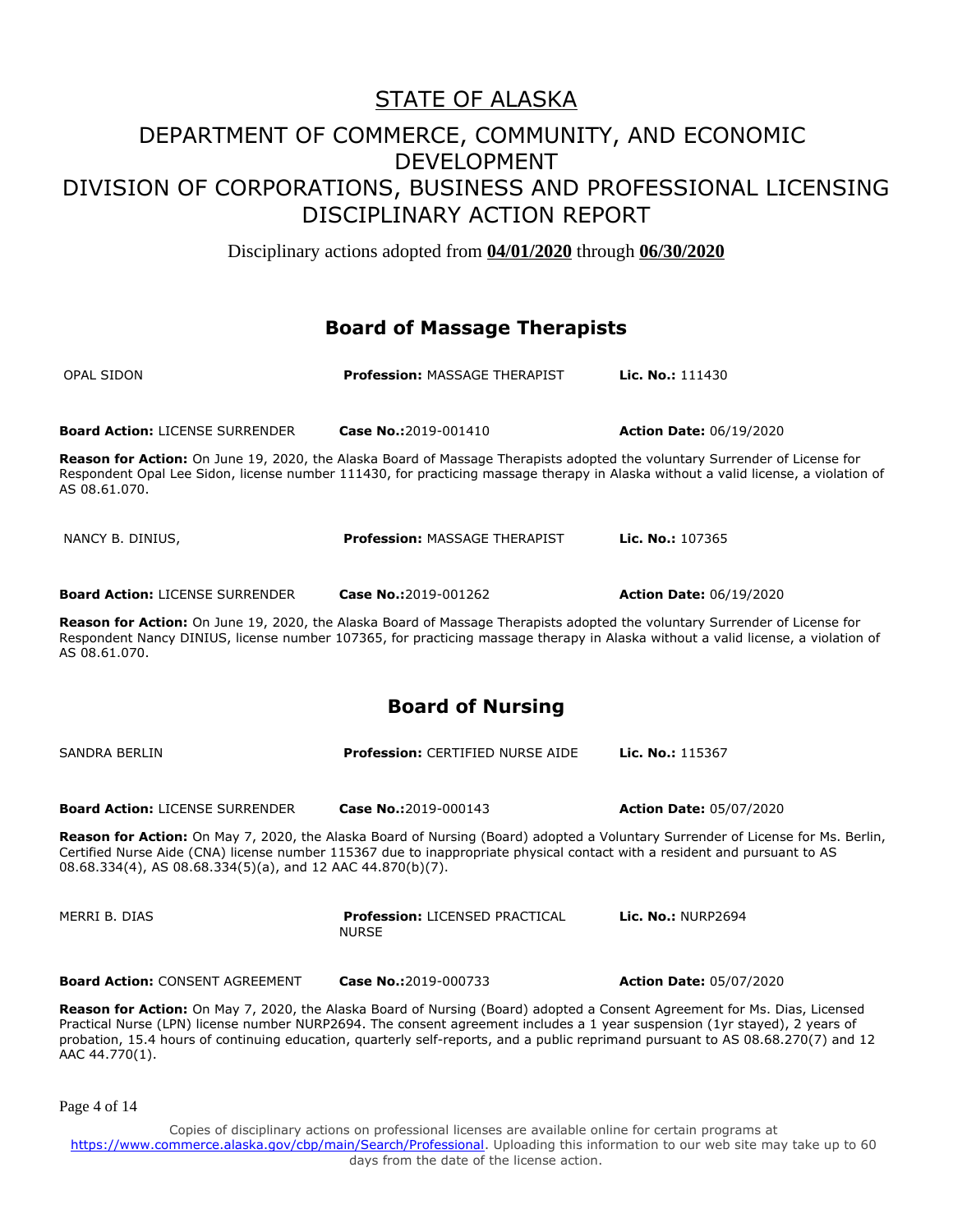Disciplinary actions adopted from **04/01/2020** through **06/30/2020**

| LILIAN E. KREIFEL                                                                                                                                                                                                                                                                                                                                                                                                                                                                                                                                                                                                                                                               | <b>Profession: LICENSED PRACTICAL</b><br><b>NURSE</b> | Lic. No.: 105499               |
|---------------------------------------------------------------------------------------------------------------------------------------------------------------------------------------------------------------------------------------------------------------------------------------------------------------------------------------------------------------------------------------------------------------------------------------------------------------------------------------------------------------------------------------------------------------------------------------------------------------------------------------------------------------------------------|-------------------------------------------------------|--------------------------------|
| <b>Board Action: CONSENT AGREEMENT</b>                                                                                                                                                                                                                                                                                                                                                                                                                                                                                                                                                                                                                                          | Case No.:2018-000888                                  | <b>Action Date: 05/07/2020</b> |
| <b>Reason for Action:</b> On May 7, 2020, the Alaska Board of Nursing adopted the Consent Agreement in reference to Lilian Kreifel for<br>violation of $08.68.270(5)(7)$ and 12 AAC 44.770(1)(2)(10) based upon drawing blood from a patient's neck without prior<br>authorization or training and failing to administer insulin to a second patient but charting that she did. The consent agreement<br>includes one year probation with quarterly self and employer reports and a thousand dollars (\$1,000) fine with five hundred dollars<br>(\$500) stayed and 10 hours of additional continuing education in the topics of Ethics and Working with Vulnerable Populations |                                                       |                                |
| <b>ANNE MCCARRON</b>                                                                                                                                                                                                                                                                                                                                                                                                                                                                                                                                                                                                                                                            | <b>Profession: REGISTERED NURSE</b>                   | <b>Lic. No.: NURR15294</b>     |
| <b>Board Action: LICENSE SURRENDER</b>                                                                                                                                                                                                                                                                                                                                                                                                                                                                                                                                                                                                                                          | Case No.:2020-000127                                  | <b>Action Date: 05/07/2020</b> |
| <b>Reason for Action:</b> On May 7, 2020, the Alaska Board of Nursing (Board) adopted a Voluntary Surrender of License for Ms.<br>McCarron, Registered Nurse (RN) license number NURR15294 due to failing to properly document and maintain an accurate count<br>of controlled substance medication and pursuant to AS 08.68.270(7).                                                                                                                                                                                                                                                                                                                                            |                                                       |                                |
| KIMBERLY HASELDEN                                                                                                                                                                                                                                                                                                                                                                                                                                                                                                                                                                                                                                                               | <b>Profession: REGISTERED NURSE</b>                   | <b>Lic. No.: NUR R 32008</b>   |
| <b>Board Action: CONSENT AGREEMENT</b>                                                                                                                                                                                                                                                                                                                                                                                                                                                                                                                                                                                                                                          | Case No.:2019-001209                                  | <b>Action Date: 05/07/2020</b> |
| Reason for Action: On May 7, 2020, the Board of Nursing adopted a Consent Agreement with conditions affecting the registered<br>nurse license of Kimberly Haselden, NURR32008, Great Falls, MT (continuing education / fine \$1,950, reprimand, two mandatory<br>audits).                                                                                                                                                                                                                                                                                                                                                                                                       |                                                       |                                |
| <b>ALLISON REEVE</b>                                                                                                                                                                                                                                                                                                                                                                                                                                                                                                                                                                                                                                                            | <b>Profession: REGISTERED NURSE</b>                   | Lic. No.: NURR38970            |
| <b>Board Action: LICENSE SURRENDER</b>                                                                                                                                                                                                                                                                                                                                                                                                                                                                                                                                                                                                                                          | Case No.:2019-000654                                  | <b>Action Date: 05/07/2020</b> |
| Reason for Action: On May 7, 2020, the Board of Nursing adopted a Voluntary Surrender of Allison Reeve's registered nurse<br>license, No. NURR38970, Pendleton, OR (Continuing education).                                                                                                                                                                                                                                                                                                                                                                                                                                                                                      |                                                       |                                |
| JORDAN S. SLAYTON,                                                                                                                                                                                                                                                                                                                                                                                                                                                                                                                                                                                                                                                              | <b>Profession: REGISTERED NURSE</b>                   | Lic. No.: 136570               |

Page 5 of 14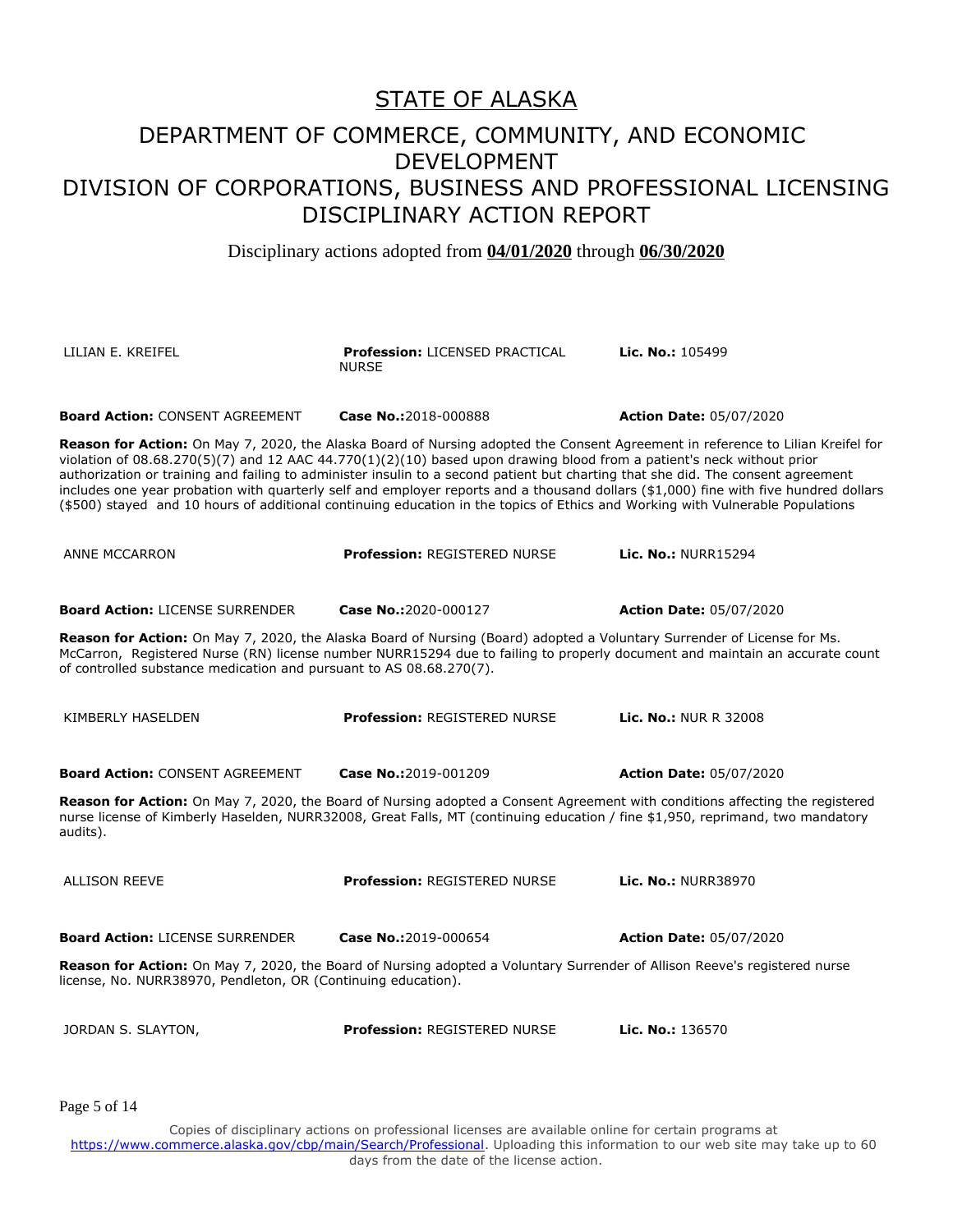Disciplinary actions adopted from **04/01/2020** through **06/30/2020**

| <b>Board Action: LICENSE SURRENDER</b>                                                                                                                                                                                                                                                                                                                                                                                                               | Case No.:2019-000598                | <b>Action Date: 05/07/2020</b> |
|------------------------------------------------------------------------------------------------------------------------------------------------------------------------------------------------------------------------------------------------------------------------------------------------------------------------------------------------------------------------------------------------------------------------------------------------------|-------------------------------------|--------------------------------|
| Reason for Action: On May 7, 2020, the Alaska Board of Nursing (Board) adopted a Voluntary Surrender of License for Ms.<br>Slayton, Registered Nurse (RN) license number 136570 due to failure to disclose professional license disciplinary action history on<br>her 2018 application for licensure in Alaska and pursuant to AS 08.68.270(1).                                                                                                      |                                     |                                |
| DAVID WILLIAMS                                                                                                                                                                                                                                                                                                                                                                                                                                       | <b>Profession: REGISTERED NURSE</b> | <b>Lic. No.: NURR38232</b>     |
| <b>Board Action: CONSENT AGREEMENT</b>                                                                                                                                                                                                                                                                                                                                                                                                               | Case No.:2019-000671                | <b>Action Date: 05/07/2020</b> |
| Reason for Action: On May 7, 2020, the Board of Nursing adopted a Consent Agreement with conditions affecting the registered<br>nurse license on David Williams, No. NURR38232, Anchorage, AK (Continuing education / fine \$81.25, reprimand, two mandatory<br>audits.                                                                                                                                                                              |                                     |                                |
| BRITTANY W. JOHN,                                                                                                                                                                                                                                                                                                                                                                                                                                    | <b>Profession: REGISTERED NURSE</b> | Lic. No.: 107884               |
| <b>Board Action: CONSENT AGREEMENT</b>                                                                                                                                                                                                                                                                                                                                                                                                               | Case No.:2019-001191                | <b>Action Date: 05/07/2020</b> |
| Reason for Action: On May 7, 2020, the Alaska Board of Nursing (Board) adopted a Consent Agreement for Ms. John, Registered<br>Nurse (RN) license number 107884, for failing to properly dispose medication and misappropriating hospital property, violations of<br>.AS 08.68.270(7), 12 AAC 44.770(1) and 12 AAC44.770(22). The consent agreement includes a civil fine of \$2500 (with \$2000<br>suspended), and 8 hours of continuing education. |                                     |                                |
| <b>SARA DUNLAP</b>                                                                                                                                                                                                                                                                                                                                                                                                                                   | <b>Profession: REGISTERED NURSE</b> | Lic. No.: NURR21049            |
| <b>Board Action: CONSENT AGREEMENT</b>                                                                                                                                                                                                                                                                                                                                                                                                               | Case No.:2019-001252                | <b>Action Date: 05/07/2020</b> |
| Reason for Action: On May 7, 2020, the Board of Nursing adopted a Consent Agreement with conditions affecting the registered<br>nurse license of Sara Dunlap, No. NURR21049, Anchorage, AK (continuing education / \$283.40 fine, reprimand, two mandatory<br>audits).                                                                                                                                                                               |                                     |                                |
| <b>HOPE AUSTIN</b>                                                                                                                                                                                                                                                                                                                                                                                                                                   | <b>Profession: REGISTERED NURSE</b> | <b>Lic. No.: NURR37207</b>     |
| <b>Board Action: CONSENT AGREEMENT</b>                                                                                                                                                                                                                                                                                                                                                                                                               | Case No.:2019-001203                | <b>Action Date: 05/07/2020</b> |
| Reason for Action: On May 7, 2020, the Board of Nursing adopted a Consent Agreement with conditions affecting the registered<br>nurse license of Hope Austin, NURR37207, Anchorage, AK (continuing education / fine \$227.50, reprimand, two mandatory audits).                                                                                                                                                                                      |                                     |                                |

Page 6 of 14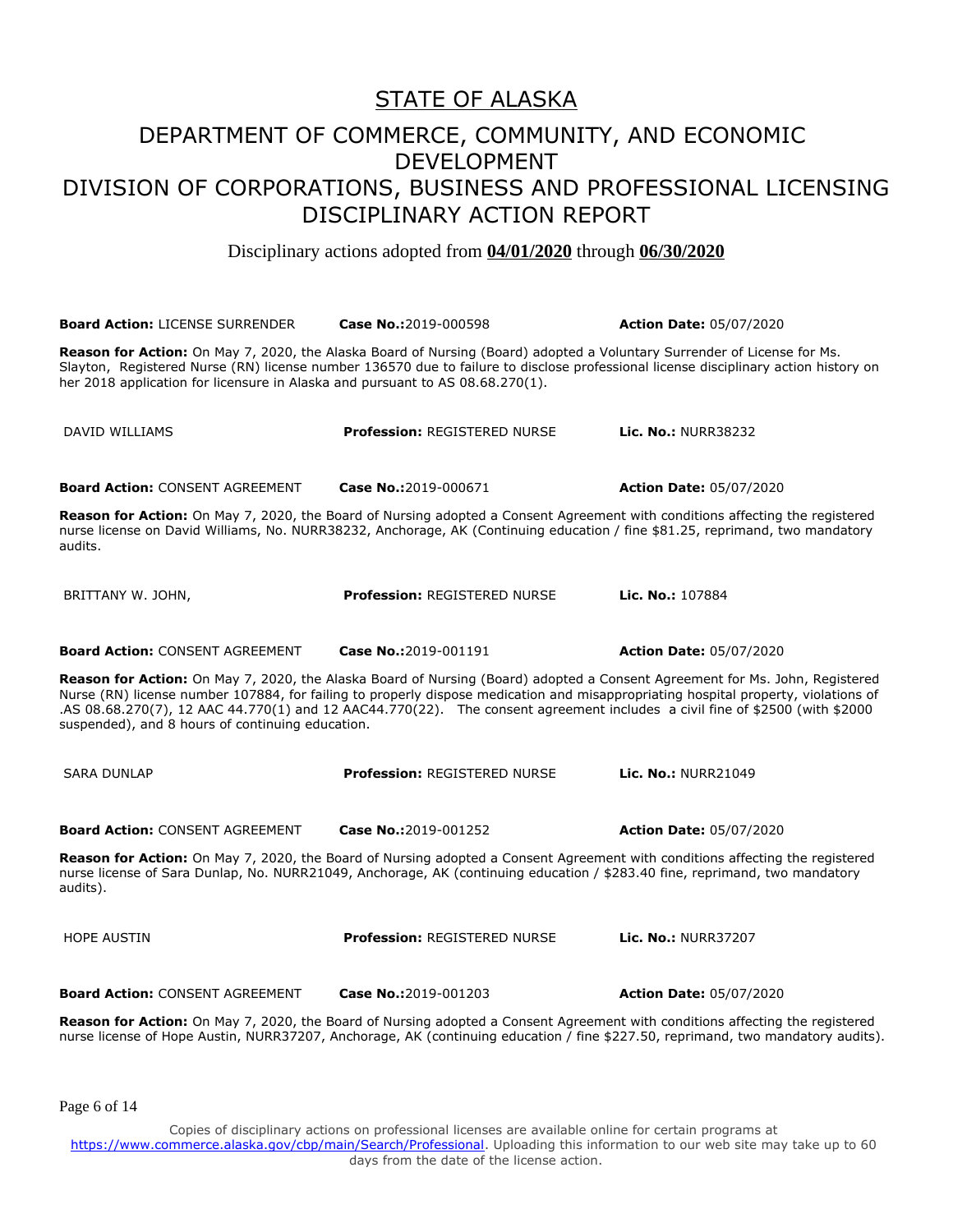Disciplinary actions adopted from **04/01/2020** through **06/30/2020**

| <b>BARRY ALLEN</b>                                                   | <b>Profession: REGISTERED NURSE</b>                                                                                                                                                                                                                             | <b>Lic. No.: NURR36808</b>                                                                                                          |
|----------------------------------------------------------------------|-----------------------------------------------------------------------------------------------------------------------------------------------------------------------------------------------------------------------------------------------------------------|-------------------------------------------------------------------------------------------------------------------------------------|
| <b>Board Action: CONSENT AGREEMENT</b>                               | Case No.:2019-001100                                                                                                                                                                                                                                            | <b>Action Date: 05/07/2020</b>                                                                                                      |
|                                                                      | Reason for Action: On May 7, 2020, the Board of Nursing adopted a Consent Agreement with conditions affecting the registered                                                                                                                                    | nurse license of Barry Allen, No. NURR36808, Hopkinsville, KY (Continuing education / \$455 fine, reprimand, two mandatory audits). |
| <b>CONNIE WOOD</b>                                                   | <b>Profession: REGISTERED NURSE</b>                                                                                                                                                                                                                             | Lic. No.: NURR19524                                                                                                                 |
| <b>Board Action: CONSENT AGREEMENT</b>                               | Case No.:2019-001017                                                                                                                                                                                                                                            | <b>Action Date: 05/07/2020</b>                                                                                                      |
| audits).                                                             | <b>Reason for Action:</b> On May 7, 2020, the Board of Nursing adopted a Consent Agreement with conditions affecting the registered<br>nurse license of Connie Wood, NURR19524, Eagle River, AK (continuing education / fine \$266.50, reprimand, two mandatory |                                                                                                                                     |
| <b>JOHN WILLIAMS</b>                                                 | <b>Profession: REGISTERED NURSE</b>                                                                                                                                                                                                                             | Lic. No.: NURR21957                                                                                                                 |
| <b>Board Action: CONSENT AGREEMENT</b>                               | Case No.:2019-000748                                                                                                                                                                                                                                            | <b>Action Date: 05/07/2020</b>                                                                                                      |
| civil fine of \$2,500, with \$500 suspended, and a public reprimand. | <b>Reason for Action:</b> On May 7, 2020, the Alaska Board of Nursing adopted the consent agreement for Registered Nurse John<br>Williams, license number NURR21957, for unlicensed practice, a violation of AS 08.68.340(c). The consent agreement includes a  |                                                                                                                                     |
| LAURIE A. PANTANELLA,                                                | <b>Profession: REGISTERED NURSE</b>                                                                                                                                                                                                                             | Lic. No.: 142556                                                                                                                    |
| <b>Board Action: CONSENT AGREEMENT</b>                               | Case No.:2019-000929                                                                                                                                                                                                                                            | <b>Action Date: 05/07/2020</b>                                                                                                      |

**Reason for Action:** On May 7, 2020, the Alaska Board of Nursing (Board) adopted a Consent Agreement for Ms. Pantanella, Registered Nurse (RN) license number 142556, for practicing nursing with an expired license, a violation of AS 08.68.340(c). The consent agreement includes a civil fine of \$2500 (with \$2000 suspended), and a public reprimand.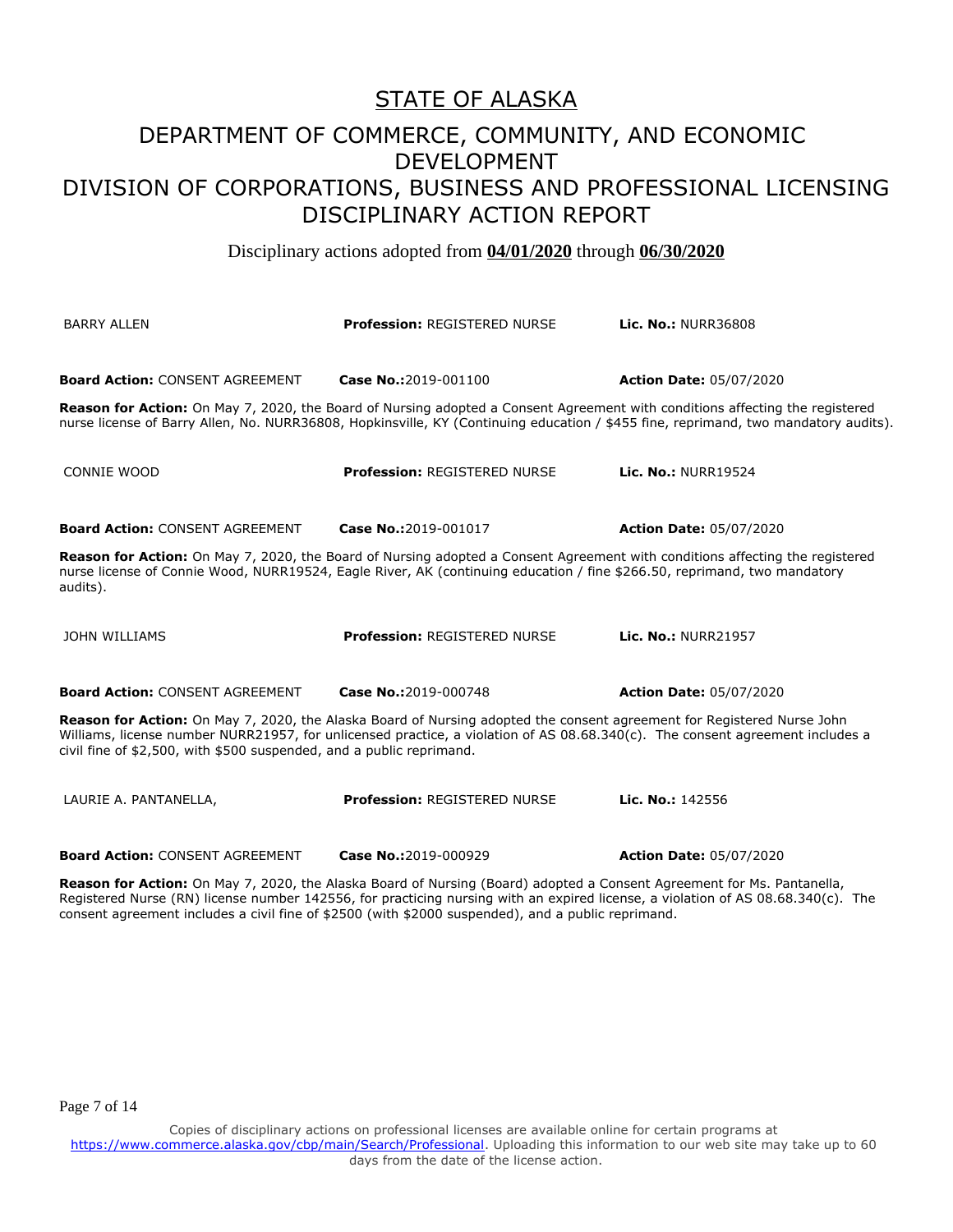Disciplinary actions adopted from **04/01/2020** through **06/30/2020**

#### **Board of Pharmacy**

CORAM ALTERNATE SITE SERVICES, INC. **Profession:** PHARMACY **Lic. No.:** 142465 **Board Action:** IMPOSITION OF CIVIL FINE **Case No.:**2019-000535 **Action Date:** 05/07/2020 **Reason for Action:** On May 7, 2020, the Alaska Board of Pharmacy adopted an Imposition of Civil Fine with conditions affecting the license of Coram Alternate Site Services, Inc. dba Geneva Woods Infusion Pharmacy, lic. no. 142465, Woonsocket, RI. (Violation of licensing regulation / Fine - \$250) DOROTHY B. LUCHANSKY **Profession:** PHARMACY TECHNICIAN **Lic. No.:** PHAC1118

**Board Action:** CONSENT AGREEMENT **Case No.:**2019-000306 **Action Date:** 05/07/2020

**Reason for Action:** On May 7, 2020, Board of Pharmacy adopted a Consent Agreement with conditions affecting the pharmacy technician license of Dorothy Luchansky, No. PHAC1118, Fairbanks, AK (Continuing education / \$200 fine, reprimand, two mandatory audits.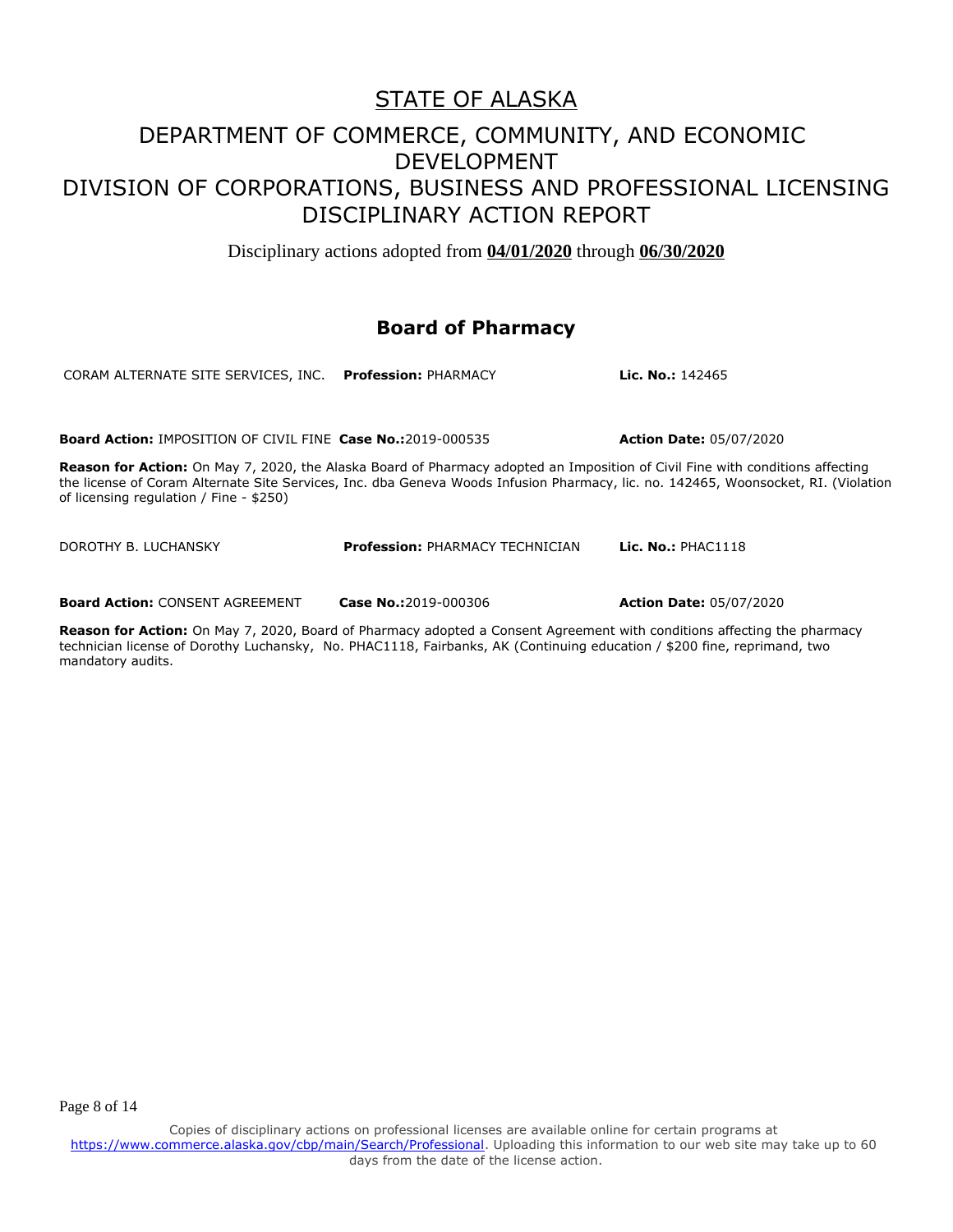Disciplinary actions adopted from **04/01/2020** through **06/30/2020**

#### **Board of Public Accountancy**

| JASON M. BONTRAGER,                                                                                                                                                                                                                                                                          | <b>Profession: CERTIFIED PUBLIC</b><br><b>ACCOUNTANT</b> | Lic. No.: CPAI 2329                                                                                                                                                                                                                                              |
|----------------------------------------------------------------------------------------------------------------------------------------------------------------------------------------------------------------------------------------------------------------------------------------------|----------------------------------------------------------|------------------------------------------------------------------------------------------------------------------------------------------------------------------------------------------------------------------------------------------------------------------|
| <b>Board Action: IMPOSITION OF CIVIL FINE Case No.:2020-000193</b>                                                                                                                                                                                                                           |                                                          | <b>Action Date: 06/04/2020</b>                                                                                                                                                                                                                                   |
| Reason for Action: On June 04, 2020 the CPA Board adopted the \$250 Imposition of Civil Fine (ICF) signed by Respondent, Jason<br>of licensure on various publicly accessible forum while his license was lapsed; violations of AS 08.04.500, AS 08.04.560, AS<br>08.04.600 and AS 08.04.650 |                                                          | BONTRAGER (#CPAI2329) for failing to remove his CPA designation, continuing to hold out as a CPA, and failing to disclose his lack                                                                                                                               |
| ALEJANDRA C. BLANCO BRICENO,                                                                                                                                                                                                                                                                 | <b>Profession: CERTIFIED PUBLIC</b><br><b>ACCOUNTANT</b> | Lic. No.: 126858                                                                                                                                                                                                                                                 |
| Board Action: IMPOSITION OF CIVIL FINE Case No.:2020-000201                                                                                                                                                                                                                                  |                                                          | <b>Action Date: 05/07/2020</b>                                                                                                                                                                                                                                   |
| Reason for Action: On May 7, 2020, the Board of Public Accountancy with condition affecting the license of Alejandra Blanco<br>Briceno, lic. no. 126858, Tequesta, FL. (Unlicensed practice or activity / Fine - \$250)                                                                      |                                                          |                                                                                                                                                                                                                                                                  |
| CHAZ.LYONS,                                                                                                                                                                                                                                                                                  | <b>Profession: CERTIFIED PUBLIC</b><br><b>ACCOUNTANT</b> | Lic. No.: 133396                                                                                                                                                                                                                                                 |
| <b>Board Action: IMPOSITION OF CIVIL FINE Case No.:2020-000304</b>                                                                                                                                                                                                                           |                                                          | <b>Action Date: 05/07/2020</b>                                                                                                                                                                                                                                   |
| Reason for Action: On May 7, 2020, the Alaska State Board of Public Accountancy adopted an Imposition of Civil Fine with<br>conditions affecting the license of Chaz A. Lyons, lic. no. 133396, Wasilla, AK. (Unlicensed practice or activity / Fine \$250.00)                               |                                                          |                                                                                                                                                                                                                                                                  |
| BONTRAGER CONSULTING LLC                                                                                                                                                                                                                                                                     | <b>Profession: CPA REGISTRATION</b>                      | Lic. No.: 103249                                                                                                                                                                                                                                                 |
| Board Action: IMPOSITION OF CIVIL FINE Case No.:2020-000226                                                                                                                                                                                                                                  |                                                          | <b>Action Date: 06/04/2020</b>                                                                                                                                                                                                                                   |
| failing to disclose his lack of permit on various publicly accessible forum while his Firm Permit was lapsed; violations of AS                                                                                                                                                               |                                                          | Reason for Action: On June 04, 2020 the CPA Board adopted the \$500 Imposition of Civil Fine (ICF) signed by Respondent, Jason<br>BONTRAGER, owner of Bontrager Consulting LLC (Public Accountancy Permit #103249) for failing to remove his CPA designation and |

Page 9 of 14

08.04.510 and AS 08.04.600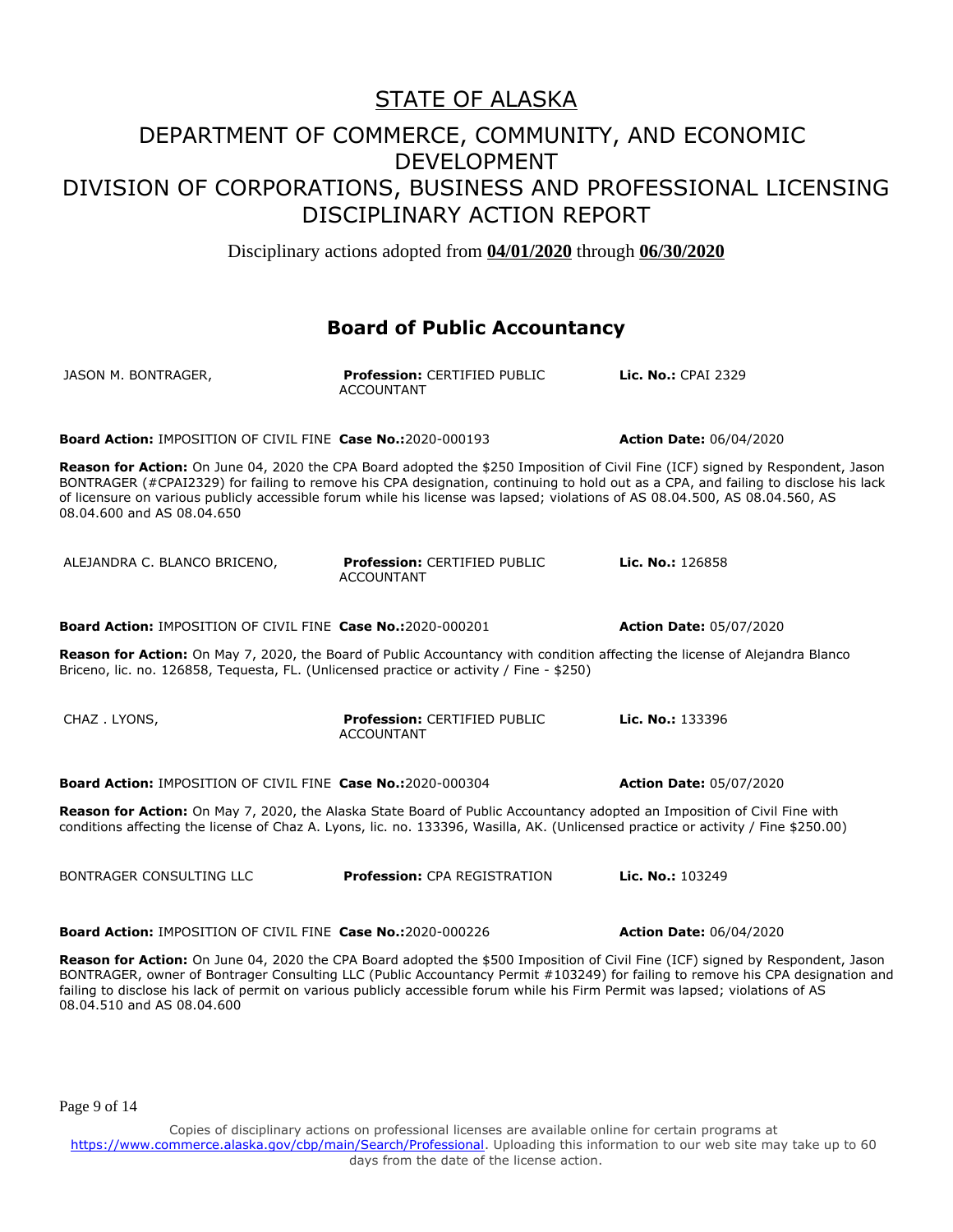Disciplinary actions adopted from **04/01/2020** through **06/30/2020**

#### **Board of Social Work Examiners**

| MARLA MOORE                                                                                                                                                                                                                                                                         | <b>Profession: CLINICAL SOCIAL WORKER</b> | <b>Lic. No.: 109568</b>                                                                                                              |
|-------------------------------------------------------------------------------------------------------------------------------------------------------------------------------------------------------------------------------------------------------------------------------------|-------------------------------------------|--------------------------------------------------------------------------------------------------------------------------------------|
| <b>Board Action: CONSENT AGREEMENT</b>                                                                                                                                                                                                                                              | <b>Case No.:2020-000404</b>               | <b>Action Date: 06/22/2020</b>                                                                                                       |
| the license of Marla Moore, license No. 109568, Shreveport, Louisiana (Continuing education / \$1,000 fine, reprimand, two<br>mandatory audits).                                                                                                                                    |                                           | <b>Reason for Action:</b> On June 22, 2020, the Board of Social Work Examiners adopted a Consent Agreement with conditions affecting |
| KRISTIN L. STOCKARD                                                                                                                                                                                                                                                                 | <b>Profession: CLINICAL SOCIAL WORKER</b> | <b>Lic. No.: CSWS1395</b>                                                                                                            |
| <b>Board Action: CONSENT AGREEMENT</b>                                                                                                                                                                                                                                              | Case No.:2018-001328                      | <b>Action Date: 06/22/2020</b>                                                                                                       |
| <b>Reason for Action:</b> On June 22, 2020, the Board of Social Work Examiners adopted a Consent Agreement with conditions affecting<br>the license of Kristin Stockard, license No. CSWS1395, Seattle, WA (Continuing education / \$100 fine, reprimand, two mandatory<br>audits). |                                           |                                                                                                                                      |
| DENISE M. HILL                                                                                                                                                                                                                                                                      | <b>Profession: CLINICAL SOCIAL WORKER</b> | <b>Lic. No.: CSWS494</b>                                                                                                             |

**Board Action:** CONSENT AGREEMENT **Case No.:**2018-001197 **Action Date:** 06/22/2020

**Reason for Action:** On June 22, 2020, the Board of Social Work Examiners adopted a Consent Agreement with conditions affecting the license of Denise Hill, license No. CSWS494, Anchorage, AK (Continuing education / \$2,200 fine, reprimand, two mandatory

audits).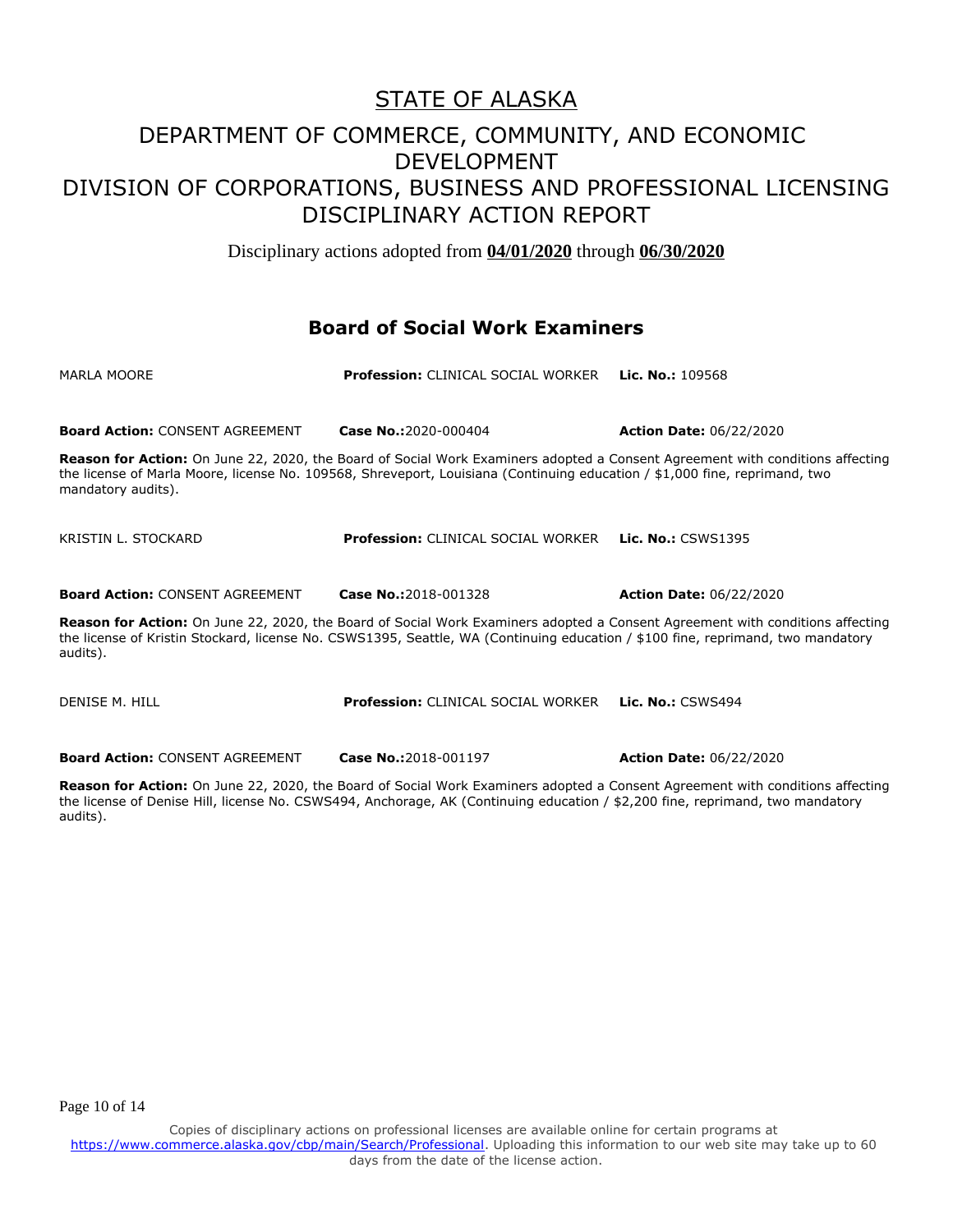# STATE OF ALASKA

### DEPARTMENT OF COMMERCE, COMMUNITY, AND ECONOMIC DEVELOPMENT DIVISION OF CORPORATIONS, BUSINESS AND PROFESSIONAL LICENSING DISCIPLINARY ACTION REPORT

Disciplinary actions adopted from **04/01/2020** through **06/30/2020**

#### **Business Licensing**

| SETH'S LANDSCAPING AND LAWN CARE                                   | <b>Profession: BUSINESS LICENSE</b>                                                                                            | Lic. No.:                                                                                                                            |
|--------------------------------------------------------------------|--------------------------------------------------------------------------------------------------------------------------------|--------------------------------------------------------------------------------------------------------------------------------------|
| <b>Board Action: TEMPORARY CEASE AND</b><br><b>DESIST ORDER</b>    | Case No.:2018-001266                                                                                                           | <b>Action Date: 06/05/2020</b>                                                                                                       |
| (Unlicensed practice or activity / Temporary Cease & Desist Order) | <b>Reason for Action:</b> On June 5, 2020, a Temporary Cease & Desist (TCDO) was mailed to Respondent, Seth Elijah Shelden DBA | Seth's Landscaping and Lawn Care, for providing landscaping services in July 2018 without a business license in the State of Alaska. |
| BIG MIKE'S, LLC                                                    | <b>Profession: TOBACCO ENDORSEMENT</b>                                                                                         | Lic. No.: $1029068$                                                                                                                  |

**Board Action:** MEMORANDUM OF AGREEMENT (TOBACCO)

**Case No.:**2020-000018 **Action Date:** 04/01/2020

**Reason for Action:** On April 1, 2020, the State of Alaska, Department of Commerce, Community, and Economic Development Division of Corporations, Business and Professional Licensing adopted a Memorandum of Agreement with conditions affecting the license of Big Mike's LLC, lic. no. 1029068, with endorsement 1029068-1, Anchorage, AK. (Tobacco Endorsement / Fine - \$500, suspension - 20 days)

### **Real Estate Commission**

STACY HAGUE **Profession:** REAL ESTATE SALESPERSON **Lic. No.:** RECS15642

**Board Action:** LICENSE SURRENDER **Case No.:**2019-000862 **Action Date:** 06/17/2020

**Reason for Action:** On June 17, 2020, the Alaska Real Estate Commission adopted the voluntary license surrender of Stacy HAGUE (license #RECS15642) for failing to comply with the terms of her 2019 Consent Agreement by allowing her license to lapse and for failing to exercise reasonable skill & care and honest & good faith dealings in the management of property located in Seward, AK; allegations, if proven, constitute violations of AS 08.88.615(1), AS 08.88.615(2), and 12 AAC 64.550. As a result of this surrender, the Division has closed the probation monitoring case. If HAGUE ever requests to practice under the REC jurisdiction again, she'll need to address the unsatisfied terms of her 2019 Consent Agreement and the investigation against her may continue to be pursued.

STACY HAGUE **Profession:** REAL ESTATE SALESPERSON **Lic. No.:** RECS15642

Page 11 of 14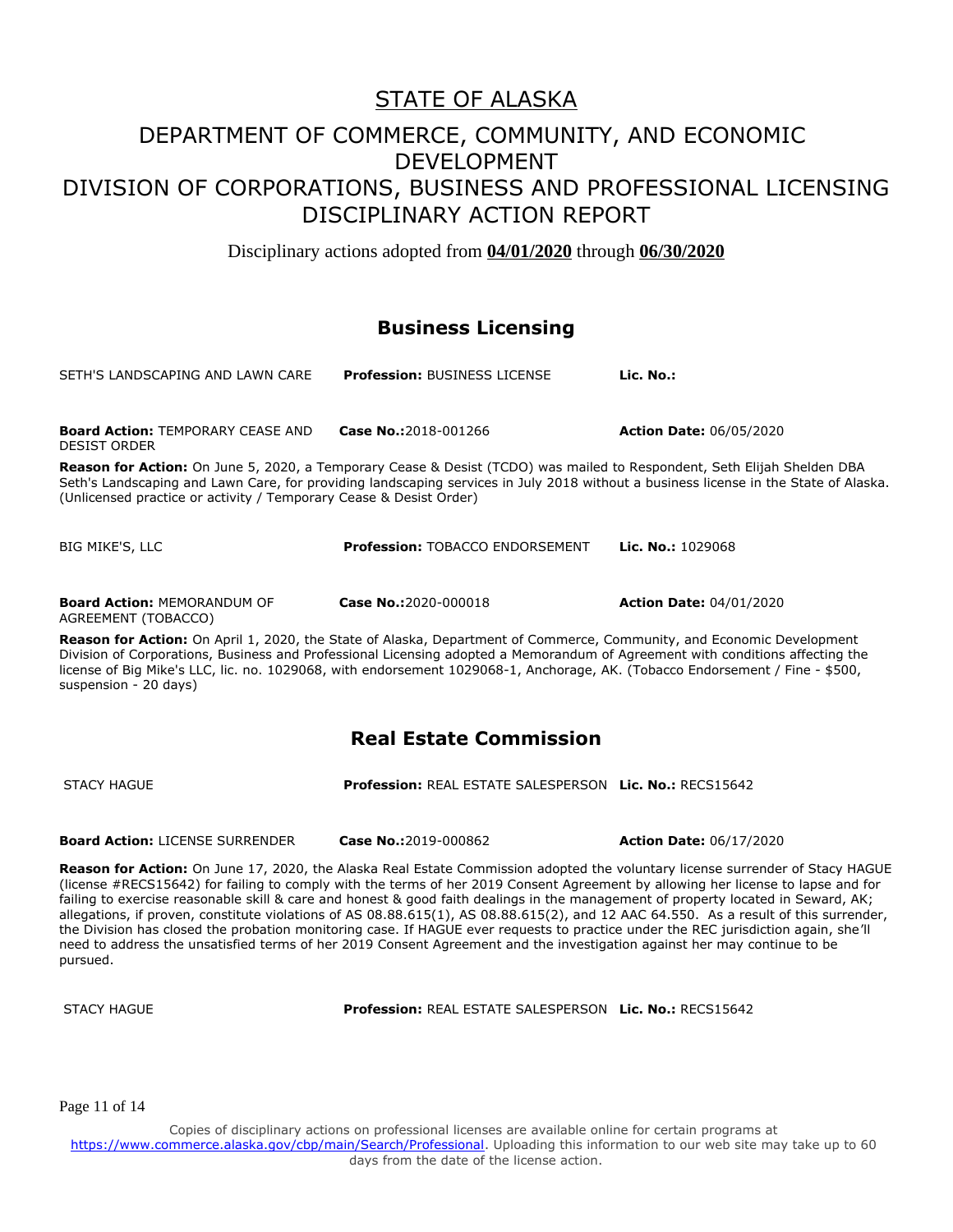#### STATE OF ALASKA

### DEPARTMENT OF COMMERCE, COMMUNITY, AND ECONOMIC DEVELOPMENT DIVISION OF CORPORATIONS, BUSINESS AND PROFESSIONAL LICENSING DISCIPLINARY ACTION REPORT

Disciplinary actions adopted from **04/01/2020** through **06/30/2020**

**Board Action:** LICENSE SURRENDER **Case No.:**2020-000020 **Action Date:** 06/17/2020

**Reason for Action:** On June 17, 2020, the Alaska Real Estate Commission adopted the voluntary license surrender of Stacy HAGUE (license #RECS15642) for failing to comply with the terms of her 2019 Consent Agreement by allowing her license to lapse and for failing to exercise reasonable skill & care and honest & good faith dealings in the management of property located in Seward, AK; allegations, if proven, constitute violations of AS 08.88.615(1), AS 08.88.615(2), and 12 AAC 64.550. As a result of this surrender, the Division has closed the probation monitoring case. If HAGUE ever requests to practice under the REC jurisdiction again, she'll need to address the unsatisfied terms of her 2019 Consent Agreement and the investigation against her may continue to be pursued.

CARRIE . BUTLER, **Profession:** REAL ESTATE SALESPERSON **Lic. No.:** RECS18343

**Board Action:** CONSENT AGREEMENT **Case No.:**2019-001043 **Action Date:** 06/17/2020

64.130(8). Conditions include a 1-year probation, \$500 civil fine, 3 hours of additional education, and a reprimand.

**Reason for Action:** On June 17, 2020, the Real Estate Commission adopted the Consent Agreement signed by Respondent, Carrie BUTLER (Salesperson license #RECS18343), for advertising property without her brokerage information; a violation of 12 AAC

CARRIE . BUTLER, **Profession:** REAL ESTATE SALESPERSON **Lic. No.:** RECS18343

**Board Action:** IMPOSITION OF CIVIL FINE **Case No.:**2020-000139 **Action Date:** 06/17/2020

**Reason for Action:** On June 17, 2020, the Real Estate Commission adopted the Imposition of Civil Fine (\$250) signed by Respondent, Carrie BUTLER (Salesperson license #RECS18343), for failing to disclose she was the subject of an unresolved complaint or disciplinary action on her 2020 license renewal application; a violation of AS 08.88.071(a)(3)(B).

BEN . KINNEY, **Profession:** REAL ESTATE SALESPERSON **Lic. No.:** 

**Board Action:** TEMPORARY CEASE AND DESIST ORDER **Case No.:**2019-000211 **Action Date:** 06/09/2020

**Reason for Action:** On June 9, 2020, a Temporary Cease & Desist (TCDO) was mailed to Respondent, Ben KINNEY, for practicing real estate without a real estate license in the State of Alaska. (Unlicensed practice or activity / Temporary Cease & Desist Order)

Page 12 of 14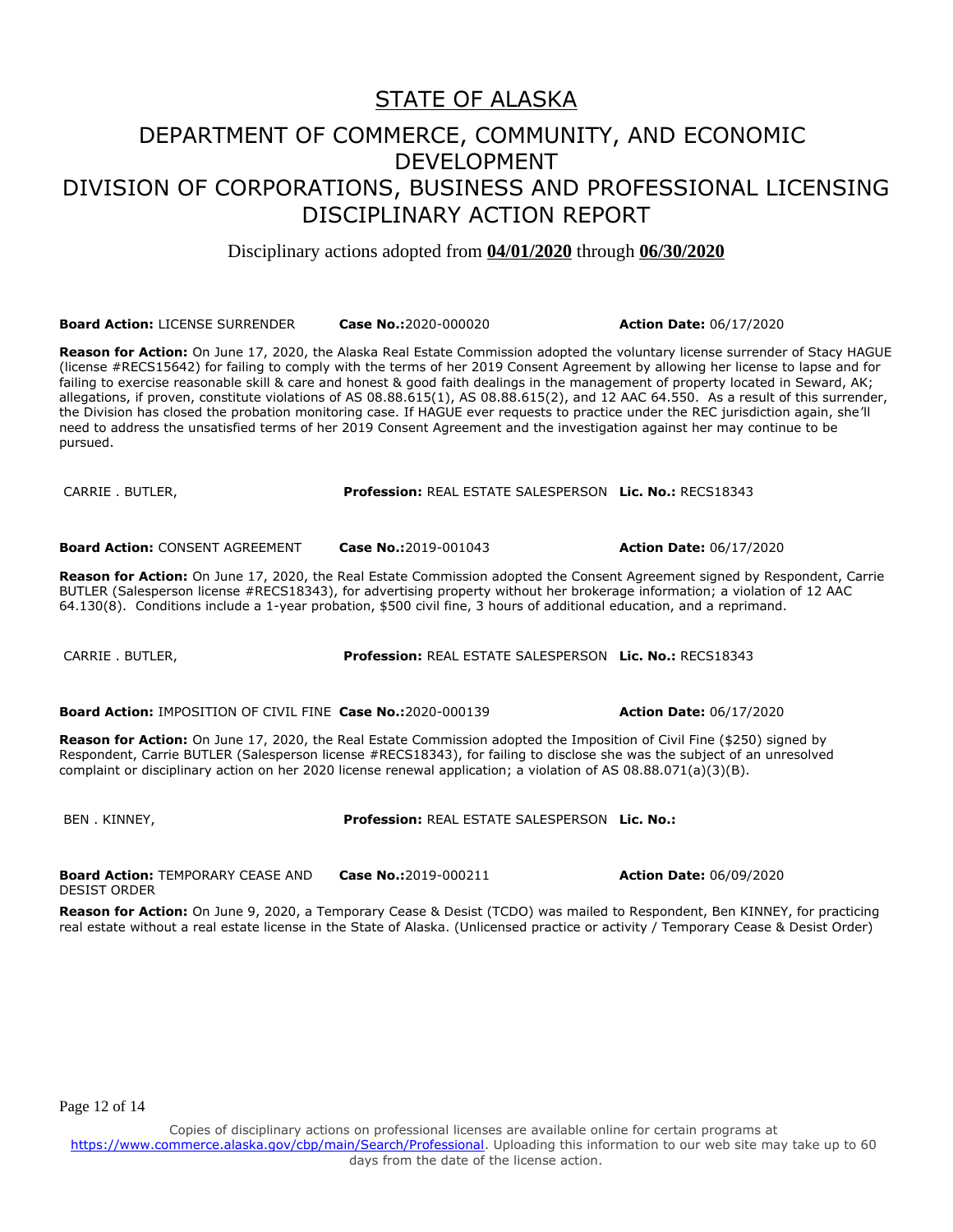# STATE OF ALASKA

### DEPARTMENT OF COMMERCE, COMMUNITY, AND ECONOMIC DEVELOPMENT DIVISION OF CORPORATIONS, BUSINESS AND PROFESSIONAL LICENSING DISCIPLINARY ACTION REPORT

Disciplinary actions adopted from **04/01/2020** through **06/30/2020**

#### **Regulation of Audiologists, Hearing Aid Dealers and Speech Language Pathologists**

SAMUEL . THORNTON, **Profession:** HEARING AID DEALER **Lic. No.:** 

**Board Action:** CONSENT AGREEMENT **Case No.:**2020-000144 **Action Date:** 06/19/2020

**Reason for Action:** On June 19, 2020, CBPL Director Chambers adopted a consent agreement with conditions affecting the license of Samuel Thornton (License applicant - 2 years probation)

#### **Regulation of Construction Contractors**

MARCELINO VILLAGOMEZ **Profession:** RESIDENTIAL CONTRACTOR **Lic. No.:** 129077

**Board Action:** CONSENT AGREEMENT **Case No.:**2019-000760 **Action Date:** 06/08/2020

**Reason for Action:** On June 8, 2020, the Division adopted a Consent Agreement with conditions affecting the residential contractor endorsement of Marcelino Villagomez, license No. 129077, Juneau, AK (Continuing education / \$2500 fine, reprimand, two mandatory audits).

ROBERT DEAN **Profession:** RESIDENTIAL CONTRACTOR **Lic. No.:** RESR2023

**Board Action:** CONSENT AGREEMENT **Case No.:**2019-001200 **Action Date:** 04/14/2020

**Reason for Action:** On April 14, 2020, the Division adopted a Consent Agreement with conditions affecting the license of Robert Dean, residential contractor endorsement No. RESR2023, Eagle River, AK (Continuing education / \$1900 fine, reprimand, two mandatory audits).